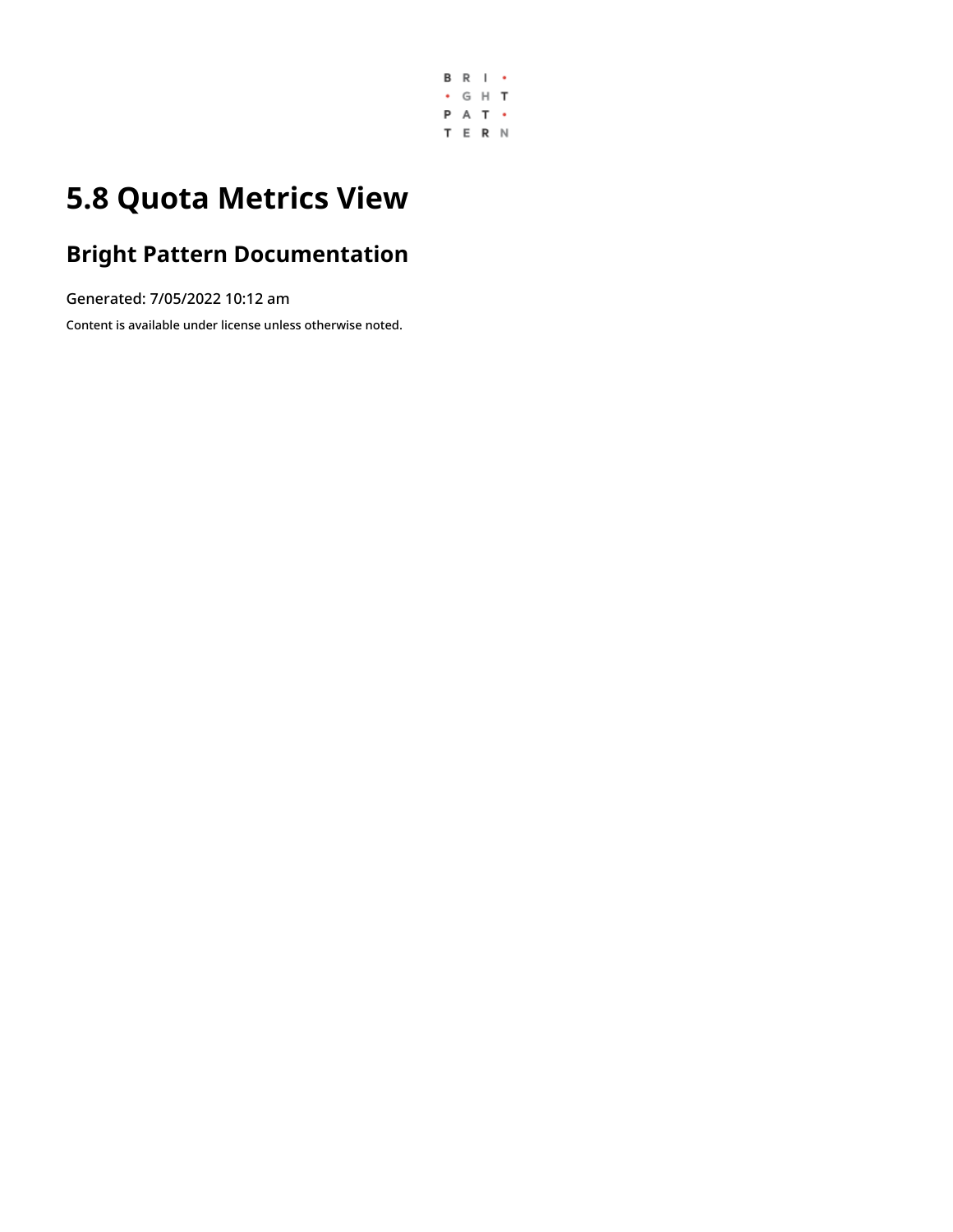#### **Table of Contents**

<span id="page-1-0"></span>

| <b>Fable of Contents</b>     |  |
|------------------------------|--|
| <b>List of Quota Metrics</b> |  |
| <b>Metric Descriptions</b>   |  |
| Completed                    |  |
| <b>Ouota</b>                 |  |
| Remaining                    |  |
| <b>iuccesses</b>             |  |
| <b>Total Records</b>         |  |
|                              |  |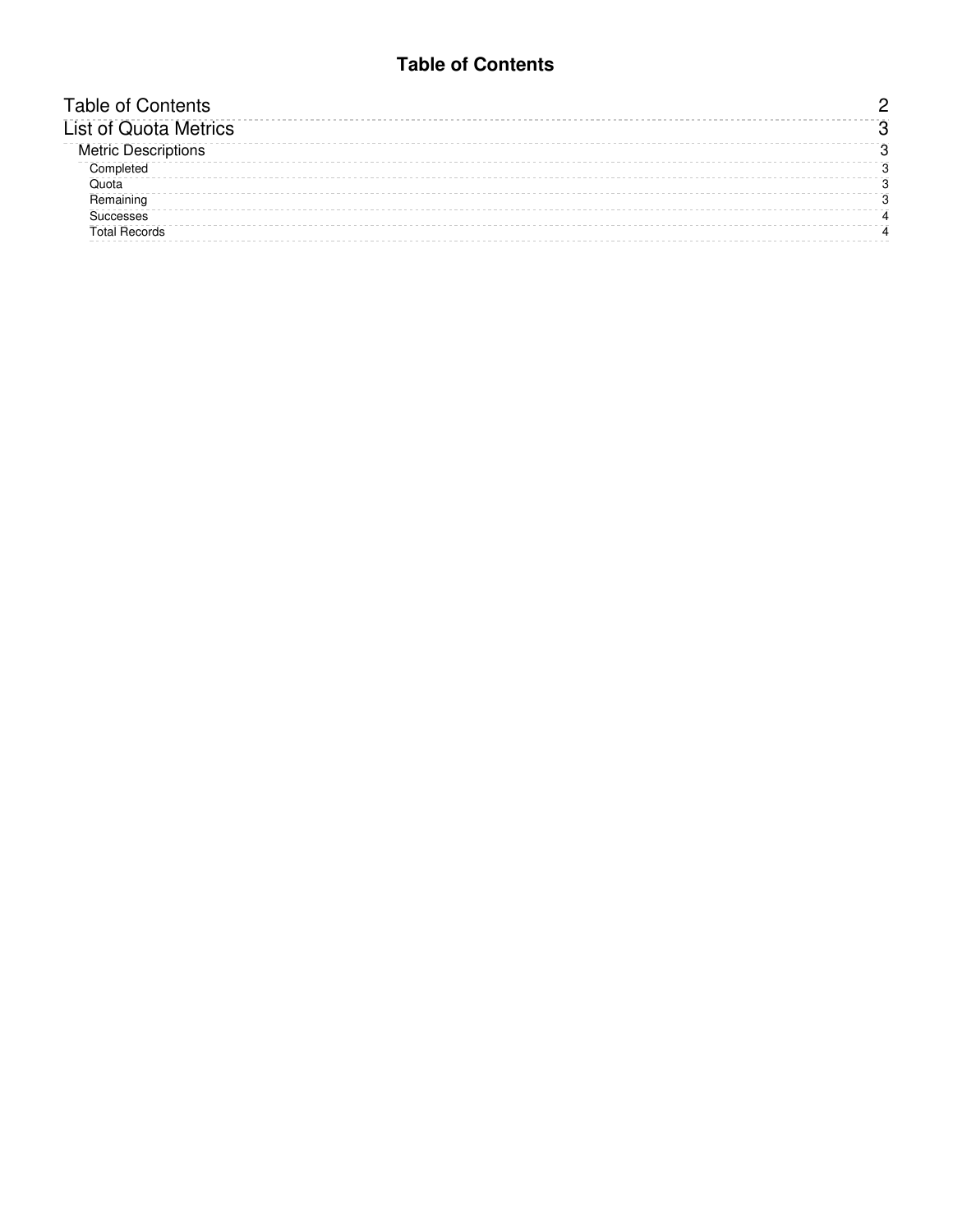# <span id="page-2-0"></span>**List of Quota Metrics**

This section provides detailed descriptions of the real-time metrics that apply to quota groups that are configured within a campaign and are displayed via the **Quota [Metrics](https://help.brightpattern.com/5.8:Supervisor-guide/QuotaMetricsView/?action=html-localimages-export#topic_supervisor-guide.2Fquotametricsview) View.** Metrics are arranged in alphabetical order.

Note the following considerations regarding the quota metrics:

- The term *records* in the metric definitions shall be interpreted as *records of of the list associated with the given campaign and currently enabled within this campaign*. Note that a quota-based campaign can have only one list enabled within it at a time.
- Metrics have different meanings depending on the quota type: field-based, disposition-based, or list-wide. For the differences between these quota types, see the description of the *Quota* metric. For more information about campaign quotas, see the *Contact Center Administration Guide*, section [Lists](https://help.brightpattern.com/5.8:Supervisor-guide/QuotaMetricsView/?action=html-localimages-export#topic_contact-center-administrator-guide.2Fliststab) Tab.

| Campaigns >> Survey Retest >> Quota |                      |              |    |                     |  |           |  |
|-------------------------------------|----------------------|--------------|----|---------------------|--|-----------|--|
| Group                               | <b>Total Records</b> | <b>Ouota</b> |    | Completed Successes |  | Remaining |  |
| State/Province: CA, Range: 30 to 50 |                      | 10           | 30 |                     |  |           |  |
|                                     |                      |              |    |                     |  |           |  |

A view of quota metrics

### <span id="page-2-1"></span>**Metric Descriptions**

#### <span id="page-2-2"></span>**Completed**

- For field-based quota groups, the *Completed* metric provides the number of records matching the group selection criteria that have been completed (i.e., the records for which any final disposition have been set).
- For disposition-based quota groups or a list-wide quota, *Completed* provides the total number of records in the list that have been completed (i.e., the records for which any final disposition have been set).

#### <span id="page-2-3"></span>**Quota**

- For field-based quota groups, the configured *Quota* provides the number of records matching the group selection criteria that must completed with any disposition of "success" type.
- For disposition-based quota groups, the configured *Quota* provides the number of records in the list that must be completed with the disposition specified for this group.
- For a list-wide quota, the configured *Quota* provides the number of records in the list that must completed with any disposition of the "success" type.

Note that any changes in configured quota values will be reflected here only after the campaign is started.

#### <span id="page-2-4"></span>**Remaining**

- For field-based quota groups, *Remaining* provides the number of records matching the group selection criteria whose processing within this campaign has not finished.
- For disposition-based quota groups or a list-wide quota, *Remaining* provides the total number of records in the list whose processing within this campaign has not finished.